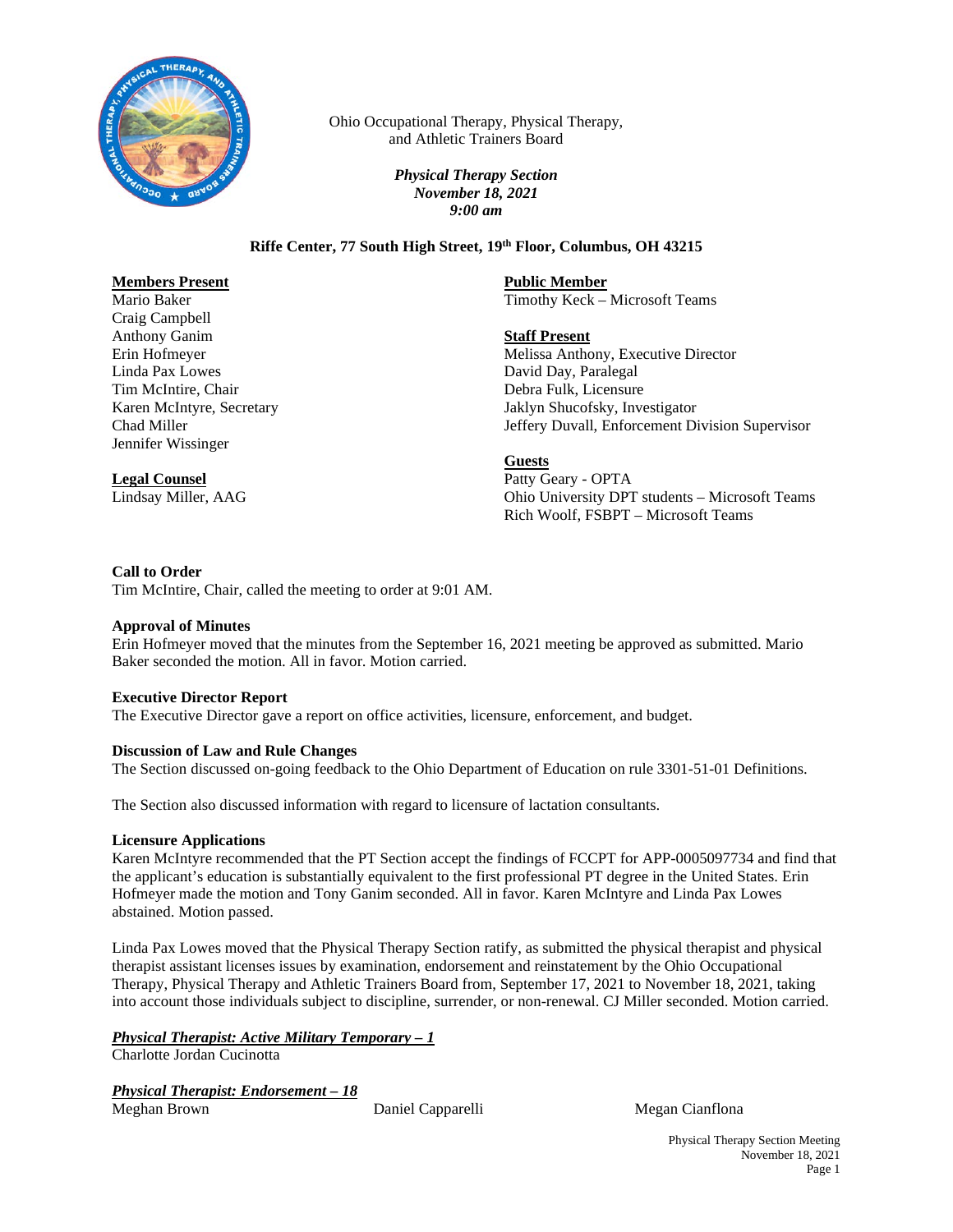Alyssa Cirillo Veronica Demarest Max Fish Emily Hansen Mary Elizabeth Hogan

#### *Physical Therapist: Examination – 16*

Joshua William Bichsel Caitlin R Cotterill Kayla Watson Fralic Robbie Dean Gates Abigail Marie Gonzales Justin Hideg

#### *Physical Therapist Assistant: Endorsement – 6*

| Amber Dean   | Ryan Lewis Hatfield | Engelbert Turqueza Paray |
|--------------|---------------------|--------------------------|
| Meghan Fritz | Emilie Ann McGuire  | <b>Shantie Roberts</b>   |

Kelsey Ann Howland

Brittany Michele Maricq Cassandra J. McFadden

Kelsey Kremer

Logan Alan Konst Justin Patrick McCarty An Ngoc Hoang Nguyen

Keri Ottenberg Rachael Pearson Jordyn Pedersen

Ashley Araya Meesuk Knauer

#### *Physical Therapist Assistant: Examination – 33*

Nermin Abdic Nicolas Jon Adkins Saehim Ahn Autumn Lynn Armstrong Alyssa Autman Chelsey Rebecca Black Christopher Dale Cantrell Julia Choueiri Claudia Marie Counts Kamryn Nicole Courtright Jacob Douglas Curtis

Jacob William Dagg Brooke Nicole Dawson Eric Charles Eli Caleb Ervin Bryan Lee Fisher Abbie Gezo Benjamin Hershberger Morgan Elizabeth Humphrey Stephanie Kasparian Trey James Koermer Ashley Renae Langsdorf

Halle Shay Linger Madison Noble Camryn Osstifin Adam Jonathan Pinter Spenser Austin Sninchak Kyle Stull Joseph Zachary Tuchek Cassandra Weaver Hannah Marie Wong Savannah Joy Woodard Jonathan Luke Yeary

Linda Pax Lowes moved that the section grant the application withdrawal request for PT/PTA examination/endorsement/reinstatement applications on file with the Board on November 18, 2021 based on the documentation provided. Second by Erin Hofmeyer. All in favor. Motion passed.

Mary Finck - APP-000525215 Shane Goetz - APP-000526630 Morgan Humphrey - APP-000523532 Jordyn Pedersen - APP-000501062 Charles Rainey - APP-000520588

#### **Enforcement**

Enforcement Statistics "New" cases opened since last meeting: 9 Cases "closed" since the last meeting: 26 Cases "currently open": 48 Active consent agreements: 19 Adjudication orders being monitored: 7

## **Release from Consent Agreement**

Tony Ganim informed the Board that the following individuals have been released from their consent agreement: Terrence Johnson, PT

Kristin Danielle Rice Carl Stones Michael Stuber Svetlana Valentinovna Winn Alexa Wright

Alyson Roth KarLee Schiefer Carmen Elaine Soranno Rylee Spaulding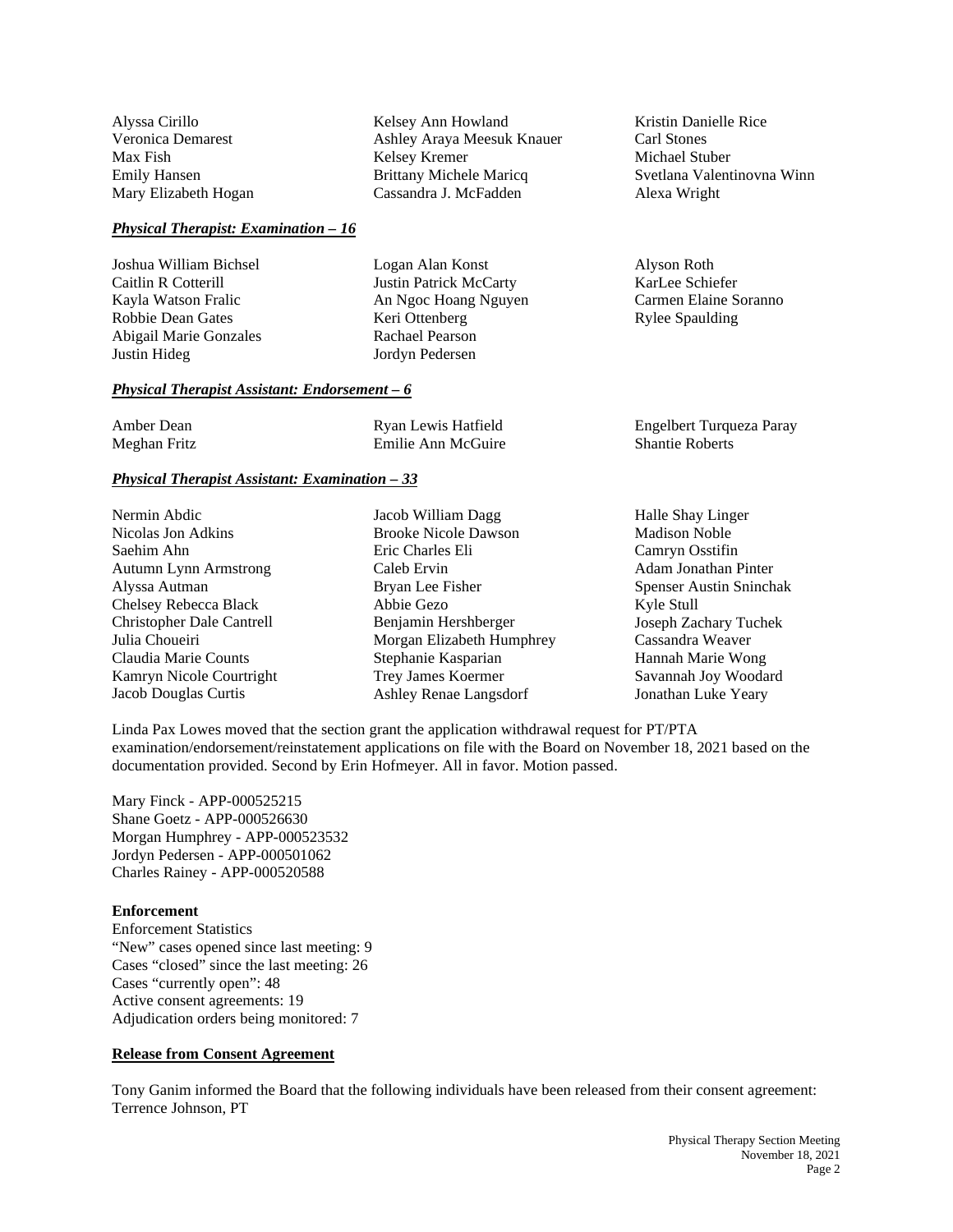Evan Hall, PTA Ryan McKee, PTA Andrea Morrison, PTA Devee Sresthadatta, PT Jane Warner, PT Lori Welsh, PTA

## **Notice of Opportunity for Hearing**

Tony Ganim recommended that a motion be made to issue a notice of opportunity for hearing for case number PT-20-081 for. Karen McIntyre made the motion. Mario Baker seconded. Tony Ganim and CJ Miller abstained. All in favor. Motion passes.

Tony Ganim recommended that a motion be made to issue a notice of opportunity for hearing for case number PT-21-072 for treating patients with an expired license. Linda Pax Lowes made the motion. Karen McIntyre seconded. Tony Ganim and CJ Miller abstained. All in favor. Motion passes.

Tony Ganim recommended that a motion be made to issue a notice of opportunity for hearing for case number PT-20-083 for criminal conviction of four F-3 felonies for possession of drugs and drug trafficking. Karen McIntyre made the motion. Jennifer Wissinger seconded. Tony Ganim and CJ Miller abstained. All in favor. Motion passes.

Tony Ganim recommended that a motion be made to issue a notice of opportunity for hearing for case number PT-21-053 for failure to respond to CE Audit. Linda Pax Lowes made the motion. Karen McIntyre seconded. Tony Ganim and CJ Miller abstained. All in favor. Motion passes.

Tony Ganim recommended that a motion be made to issue a notice of opportunity for hearing for case number PT-21-054 for failure to respond to CE Audit. Linda Pax Lowes made the motion. Karen McIntyre seconded. Tony Ganim and CJ Miller abstained. All in favor. Motion passes.

Tony Ganim recommended that a motion be made to issue a notice of opportunity for hearing for case number PT-21-060 for failure to respond to CE Audit. Linda Pax Lowes made the motion. Erin Hofmeyer seconded. Tony Ganim and CJ Miller abstained. All in favor. Motion passes.

Tony Ganim recommended that a motion be made to issue a notice of opportunity for hearing for case number PT-21-077 for failure to respond to CE Audit. Linda Pax Lowes made the motion. Erin Hofmeyer seconded. Tony Ganim and CJ Miller abstained. All in favor. Motion passes.

#### **Consent Agreements**

Tony Ganim recommended that a motion be made to accept the consent agreement for case PT-21-032 in lieu of going to hearing. Karen McIntyre made the motion. Erin Hofmeyer seconded. Tony Ganim and CJ Miller abstained. All in favor. Motion passes. The Board accepted the consent agreement for Mary Houk, PT.

Tony Ganim recommended that a motion be made to accept the consent agreement for case PT-21-065 in lieu of going to hearing. Karen McIntyre made the motion. Erin Hofmeyer seconded. Tony Ganim and CJ Miller abstained. All in favor. Motion passes. The Board accepted the consent agreement for Kathleen McNeal, PT.

Tony Ganim recommended that a motion be made to accept the consent agreement for case PT-21-056 in lieu of going to hearing. Erin Hofmeyer made the motion. Mario Baker seconded. Tony Ganim and CJ Miller abstained. All in favor. Motion passes. The Board accepted the consent agreement for Cecilia Burnfield, PT.

Tony Ganim recommended that a motion be made to accept the consent agreement for case PT-21-088 in lieu of going to hearing. Erin Hofmeyer made the motion. Linda Pax Lowes seconded. Tony Ganim and CJ Miller abstained. All in favor. Motion passes. The Board accepted the consent agreement for Ann Bobalik, PT.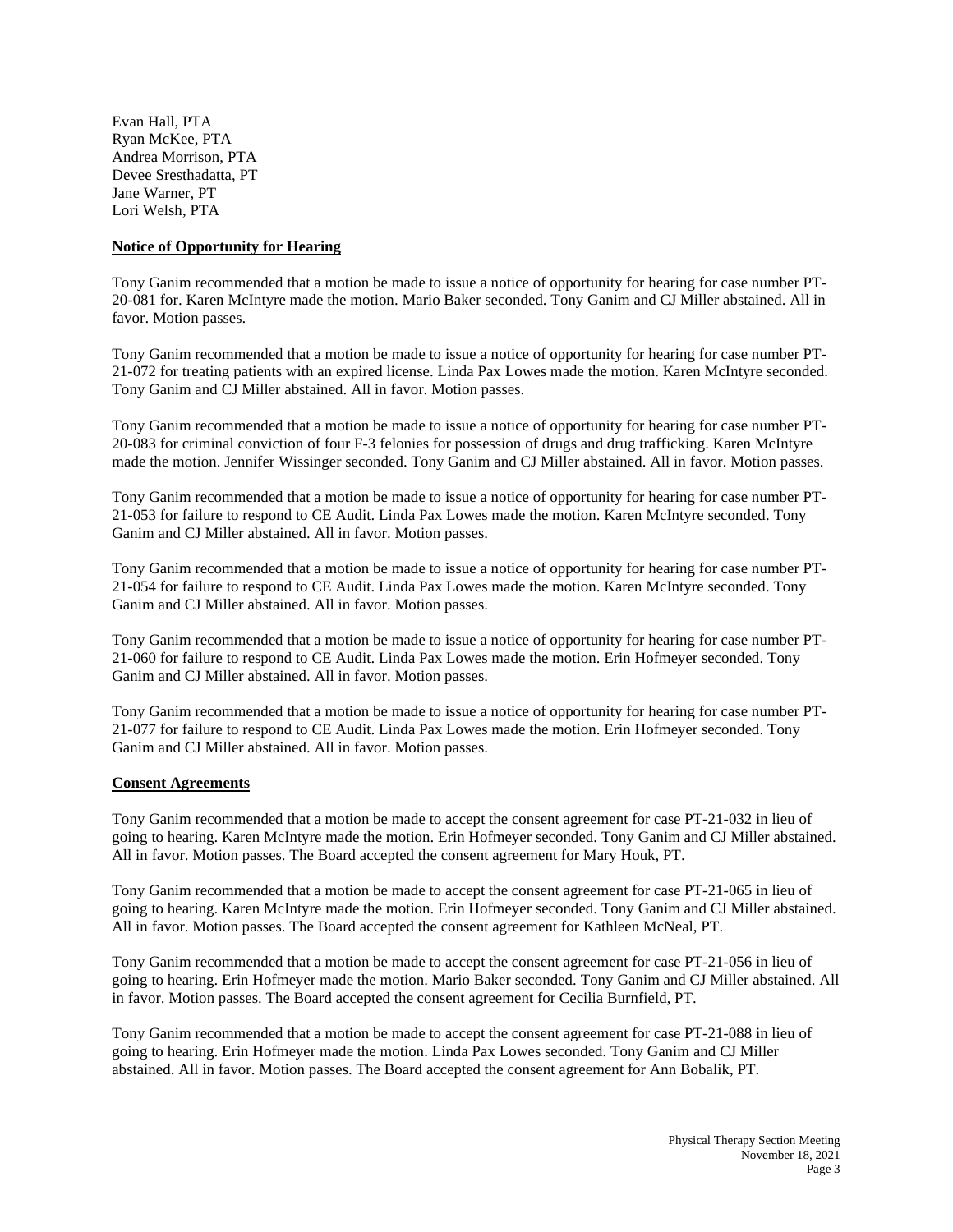Tony Ganim recommended that a motion be made to accept the consent agreement for case PT-21-004 in lieu of going to hearing. Erin Hofmeyer made the motion. Karen McIntyre seconded. Tony Ganim and CJ Miller abstained. All in favor. Motion passes. The Board accepted the consent agreement for Jeremiah Allen, PTA.

## **CE Waiver Requests**

Tony Ganim moved that the PT Section grant an extension until November 17, 2022 for the completion of continuing education requirements for two PT CE Waiver requests on file with the Board on November 17, 2021 (with two exceptions) with a reminder that any CE taken and counted for the delayed renewal cannot count toward the next renewal. Erin Hofmeyer seconded. Jennifer Wissinger and Tony Ganim abstained. All in favor. Motion passes.

The PT Section took a recess at 11:09 AM and reconvened at 11:19 AM.

### **Correspondence**

The PT Section reviewed correspondence on questions.

The PT Section discussed the issue of imagine and the extent to which referral is in a PT scope of practice. More research will be conducted ahead of a planned discussion at summer retreat.

### **OPTA Report**

Report presented by Patty Geary of OPTA. OPTA offices will be moving to Westerville in 2022.

### **FSBPT/PT Compact Report**

Mario attended FSBPT's annual meeting in October; Jennifer Wissinger provided update on PT Compact Commission Meeting; FSBPT is looking at defining what "patient is";

Jennifer Wissinger moved to appoint Craig Campbell the alternate delegate to FSBPT vice Linda Pax Lowes. Tony Ganim seconded. All in favor. Motion carries.

#### **Open Forum**

The PT Section thanked Linda Pax Lowes for her term of service to the OTPTAT Board.

#### **Old Business**

## CAPTE Programs Pre-accreditation

Mario Baker abstained from this agenda item conversation.

- Bowling Green State University reached out to make sure that first graduating class would qualify for licensure in state of Ohio given the changes in US Dept of Education.
- Mary Romanello, Director of Accreditation from CAPTE, provided overview of process.
- The PT Section concluded that BGSU's program would be able to proceed and applicants would qualify for licensure under Ohio's practice act.

#### PTA Addition to the OTPTAT Board

The Board reviewed language drafted to add a PTA to the Board. Erin Hofmeyer moved to instruct the Executive Director to pursue the legislative change. Jennifer Wissinger seconded. All in favor. Motion passes.